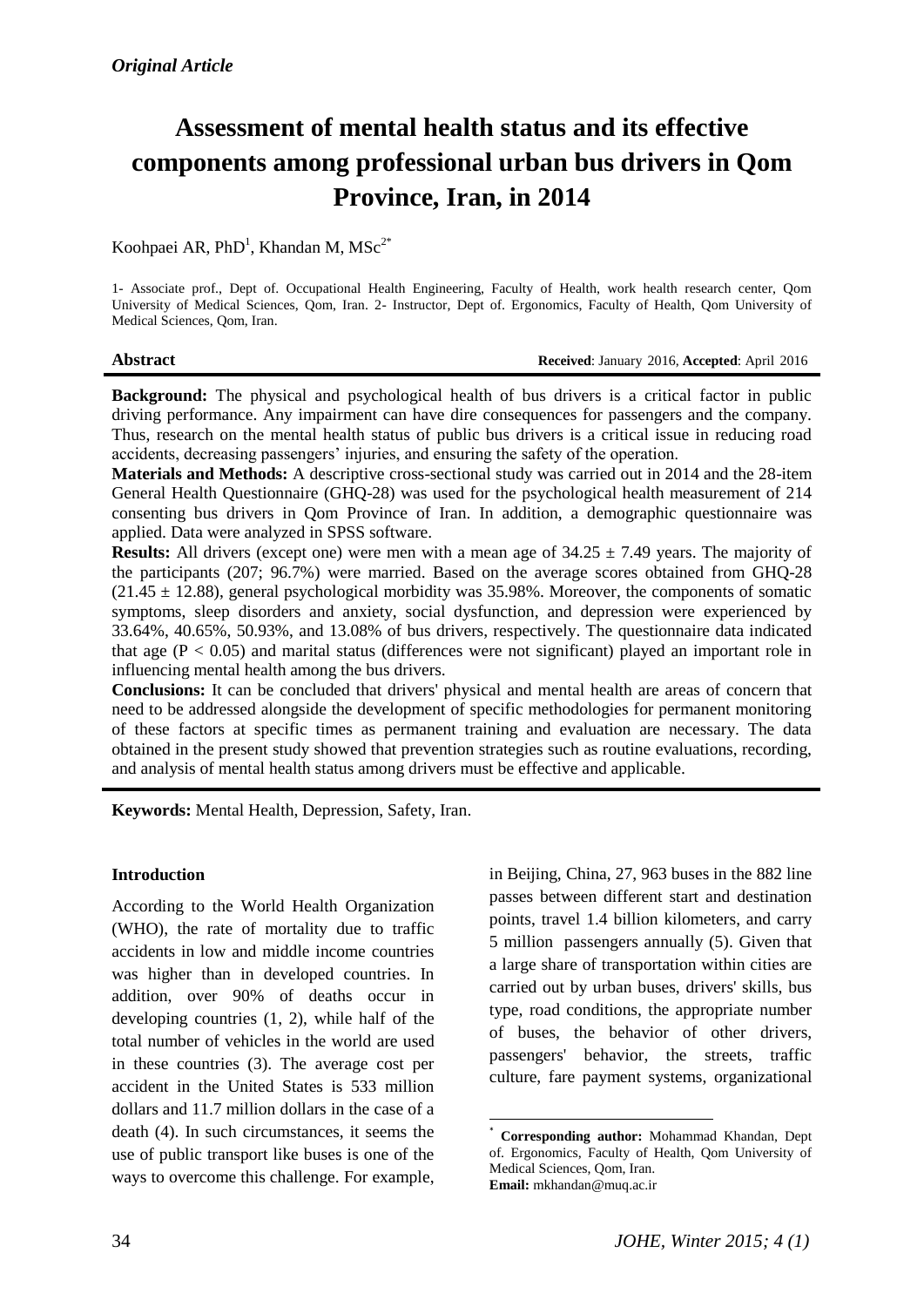issues, and social and economic factors can play an important role in urban safety (5).

The role of drivers is crucial and scientists have considered reviewing and modifying human factors as well as amending job requirements in order to reduce road accidents (6). It is estimated that 90-95% of accidents are due to human factors (7). Undoubtedly, if the drivers are in good physical and mental conditions, comfortable urban journeys will be largely provided (5). In a comprehensive review of 50 years on the health of drivers, Tse et al. concluded that heavy traffic, passengers' expectations, and compressed timelines placed permanent pressure on drivers and threatened their health (8).

In another study, 50% of drivers evaluated their jobs as heavy and stressful (9). The physical and mental health of bus drivers is an important factor in driving (10). High levels of physical and psychological injuries and disorders of professional drivers have been depicted in literature reviews. It has been reported that 97.9% of drivers had musculoskeletal disorders (MSDs) (11), about 60% of drivers experienced sleep problems (1), 13.6% suffered from depression (12), 43.7% of drivers reported sleepiness while driving (13), and more than half of drivers had blood pressure problems (14). Furthermore, weight gain and obesity were observed among drivers (15), 23.6% of drivers showed symptoms of anxiety (16), 55% of drivers were fatigued during their performance of activities (17), 61% had poor sleep quality (14), 76% of drivers had high levels of occupational stress (18) that were related to cancer, cardiovascular diseases, stroke, crashes, and low mental health (6), and 75% of drivers were drug abusers (16). A study analyzed 32 researches conducted from 1995 to 2012 among 151,644 drivers, and the results demonstrated that 19% of drivers had sleep disorders, 33% had diabetes, 23% had high or low blood pressure, and 45% were obese and had sleep disorders. Obesity was associated with an increased risk of accidents (19). Studies depicted that health level and quality of drivers' working life were lower than the general population (20, 21).

The major problems experienced by drivers are psychosocial issues such as stress, shift work, and intense work schedule (1). Direct interaction with various strata, recklessness by other drivers and pedestrians, slow traffic in narrow streets, old buses, high numbers of passengers and etcetera, all would be assumed as causes of a collision between the passenger and driver that will intensify environmental and organizational pressures (22). Increased workload threatens drivers' health, and leads to risky behaviors by the drivers and decreased attention and concentration (23).

Based on the abovementioned facts, it seems that improving drivers' health status has serious impact on the health of other individuals in the society. The first step toward the planning and modification of drivers' health status is accurate data gathering. Although some researchers have studied this important issue, there is a lack of comprehensive information on drivers' physical and mental health in Iran (7, 24-27). Goldberg's 28-item General Health Questionnaire (GHQ-28) has been applied as a useful tool to assess drivers' mental disorders (28). In order to plan for the promotion of the health of drivers, as one of the important subsets of urban health and safety, various studies are required to determine the health status of drivers in Iran. On this basis and as a small step, this study aimed to assess the mental health of urban bus drivers and factors affecting it in the bus driving company in Qom (one of the central provinces of Iran).

# **Material and Methods**

It cross-sectional and descriptive-analytical study was carried out among 214 bus drivers (regardless of the 225 return rate) who were randomly selected from among bus driving company employees in Qom Province in 2014. According to equation 1 and standard deviation of 14 ( $S = R/6$ ) and based on the GHQ-28 score ranges  $(R = 84)$  and alpha value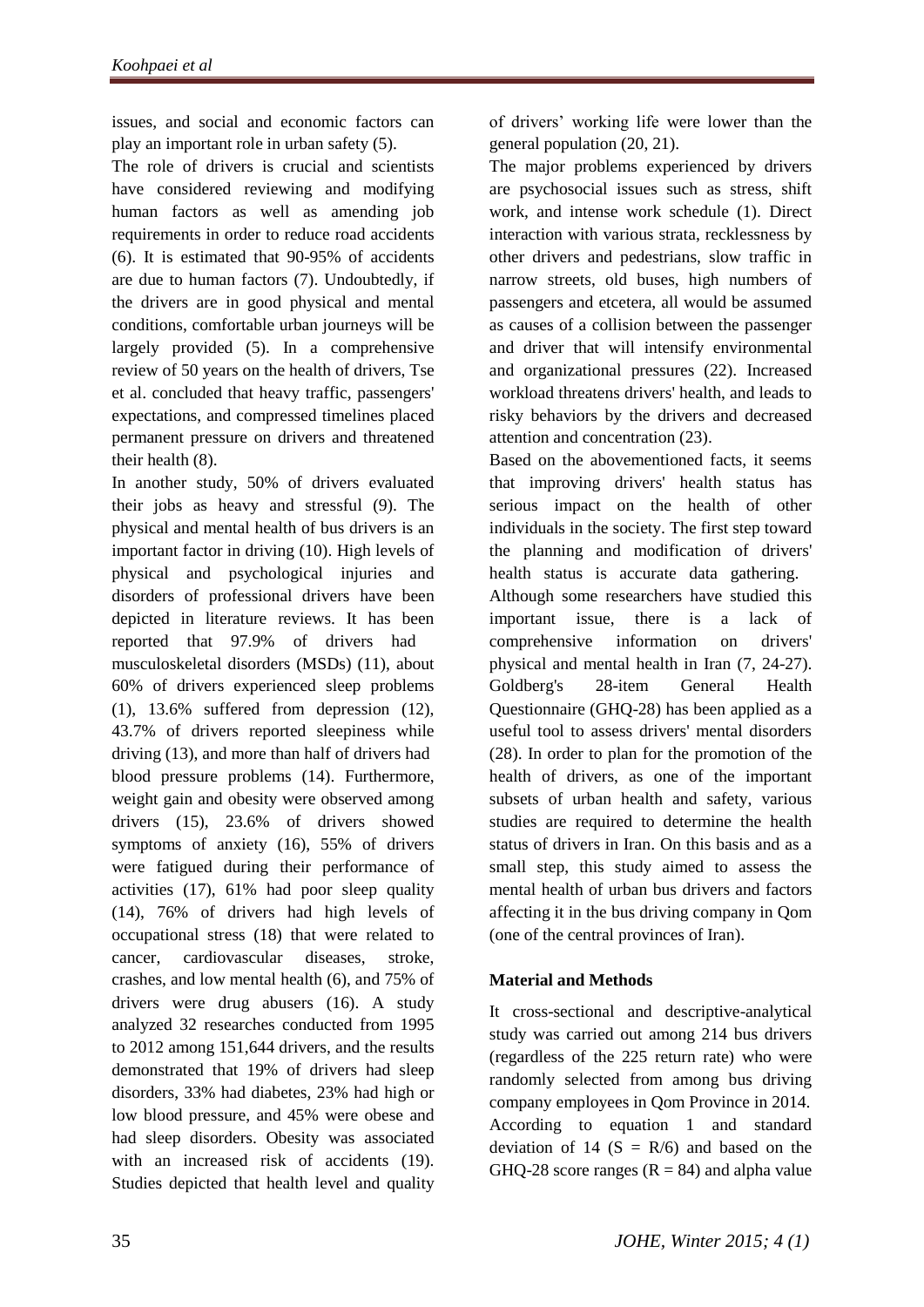of 0.05, sample size was calculated as 188. With regards to the 20% return rate, sample size was determined at 225.

$$
n = \frac{Z_{1-\alpha/2}^2 S^2}{d^2} = 188
$$
 (Equation 1)

The data collection tools consisted of a demographic questionnaire including items such as gender, marital status, and age, and the GHQ-28 containing the four subscales of physical symptoms, anxiety and insomnia, social dysfunction, and depression. The GHQ-28 is scored based on a 4-point Likert scale ranging from 0 to 3; lower scores indicate a higher level of public health. The total score obtained by each respondent ranges from 0 to 84. Scores lower than or equal to 23 indicate that the respondent is healthy and scores of 24 or higher are illustrate suspected abnormalities (29). The cut-off point for each subscale is 6. This means that in each subscale, scores of less than or equaled to 6 indicate that the individual is healthy and scores above 6 indicate unhealthy individuals (30). The total score of each subscale is within the range of 0 to 21. The validity and reliability of GHQ-28 have been assessed in numerous studies. Taghavi studied the reliability and validity of the questionnaire and approved it for use in the Iranian society (31).

Selection of subjects was based on the bus drivers' registration; drivers' codes were randomly selected. Then, the names of drivers were identified, and a research team was located at bus drivers' fuel station as focus

center. During the time period of fuelling, the questionnaires were distributed after the necessary explanations were given and the appropriate time was selected by a member of the research team. Then, questionnaires were completed by drivers. It should be noted that all questions of drivers were answers. All drivers were able to leave the study without any problems. Moreover, extra time has been considered to complete the questionnaires by drivers during the research process. The gathered data were analyzed using descriptive statistics, t-test, and the Pearson correlation in SPSS software (version 20, SPSS Inc., Chicago, IL, USA).

### **Results**

There was only 1 woman among the 214 drivers who participated in this study and others were men (99.5%). Furthermore, 207 (96.7%) participants were married and only 7 were single. Drivers had an average age of  $34.25 \pm 7.49$  years; the range of ages was 22 to 55 years.

All 214 delivered questionnaires were acceptable and computed into the main analysis. The results showed that the mean and standard deviation of public health was 21.45 ± 12.88. Table 1 illustrates descriptive information on public health and its 4 components. Social dysfunction and depression symptoms by an average score of 6.82 to 2.69 had the best and the worst conditions, respectively.

| Factor<br><b>Parameter</b> | General<br>health | <b>Depression</b> | <b>Social</b><br>dysfunction | <b>Sleeplessness</b> | <b>Somatic</b><br>symptoms |
|----------------------------|-------------------|-------------------|------------------------------|----------------------|----------------------------|
| <b>Mean</b>                | 21.45             | 5.71              | 6.22                         | 6.82                 | 2.69                       |
| SD                         | 12.88             | 3.78              | 4.26                         | 3.25                 | 3.77                       |
| <b>Maximum</b>             | 79                | 19                |                              | 21                   |                            |
| Minimum                    |                   |                   |                              |                      |                            |

**Table 1: Descriptive data on general health and its scales (n = 214)**

In addition, with regard to the cut-off points (scores of 6 and 23, respectively, for the four components of general health and the total score), it was determined that  $50.93\%$  (n =

109) of the studied drivers had an unfavorable state in social functioning. On the other hand, only 13.8% of the participants had an undesirable status with regards to symptoms of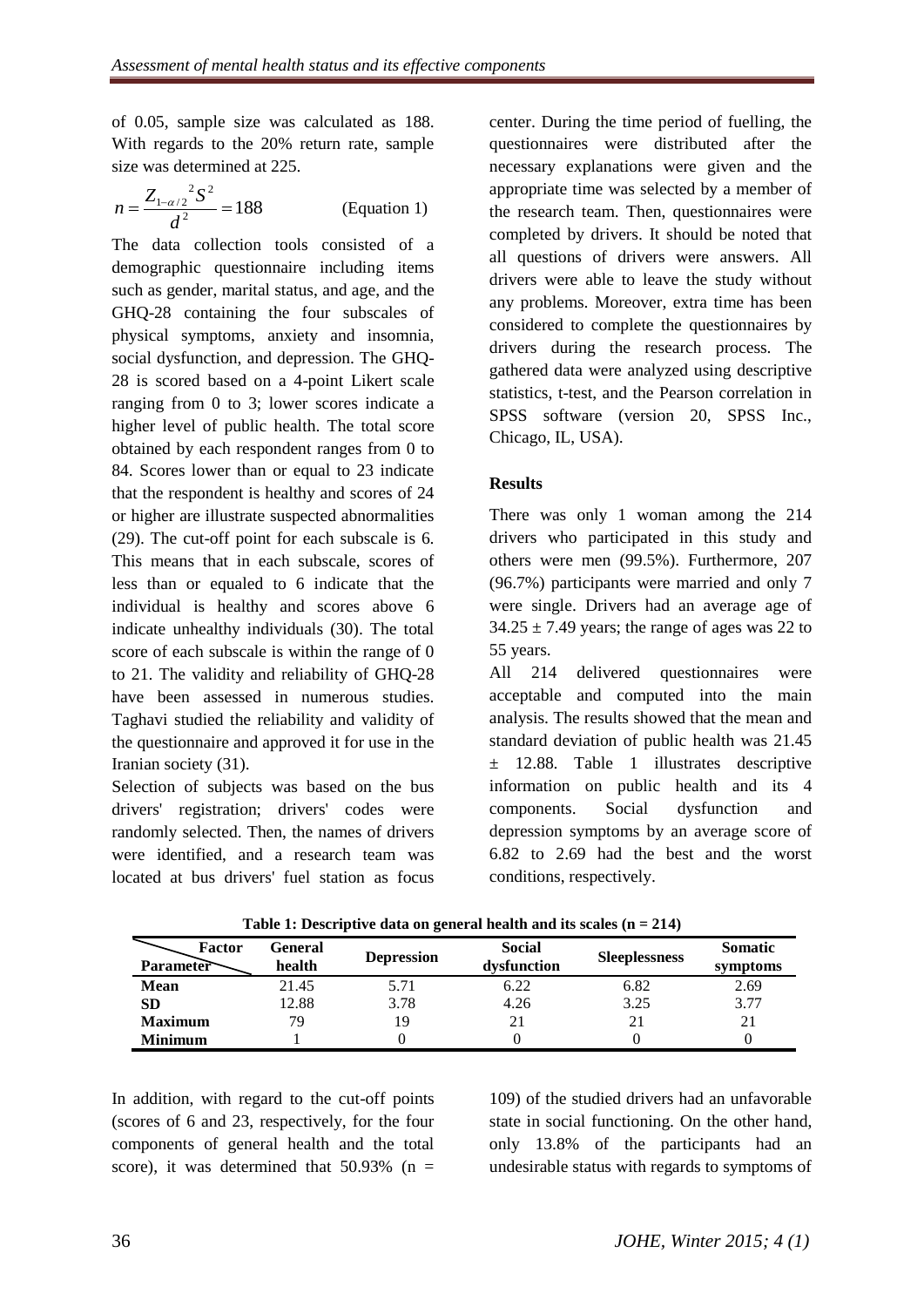depression. In addition, total general health had a score higher than 23 among 77 respondents. Information on this analysis is shown in table 2.

| $\mathbf{r}$ at 1 requester, (per century) or uniformly purelepting $\mathbf{r} = \mathbf{r}$ |                          |  |  |  |
|-----------------------------------------------------------------------------------------------|--------------------------|--|--|--|
| <b>Factors</b>                                                                                | <b>Unhealthy workers</b> |  |  |  |
| Somatic symptoms                                                                              | 72 (33.64)               |  |  |  |
| <b>Sleeplessness</b>                                                                          | 87 (40.65)               |  |  |  |
| <b>Social dysfunction</b>                                                                     | 109(50.93)               |  |  |  |
| <b>Depression</b>                                                                             | 28 (13.08)               |  |  |  |
| <b>General health</b>                                                                         | 77 (35.98)               |  |  |  |
|                                                                                               |                          |  |  |  |

**Table 2: Frequency (percentage) of unhealthy participants (n = 214)**

Furthermore, variables (five cases) were analyzed between the two groups in terms of marital status using t-test. However, in all cases, single people were more unacceptable than married individuals (with respect to quantities), but none was statistically

significant ( $P > 0.050$ ). Differences in social dysfunction were considerable  $(P = 0.093)$ . Significant levels and the average scores of public health and its subscales based on marital status can be seen in table 3.

| Table 3: Comparison of the scores of general health and its subscales between married and single drivers |
|----------------------------------------------------------------------------------------------------------|
| $(n = 214)$                                                                                              |

|                  | General | <b>General health subscales</b> |                      |                       |                   |  |  |
|------------------|---------|---------------------------------|----------------------|-----------------------|-------------------|--|--|
| <b>Variables</b> | health  | <b>Somatic</b><br>symptoms      | <b>Sleeplessness</b> | Social<br>dysfunction | <b>Depression</b> |  |  |
| <b>Married</b>   | 21.29   | 5.70                            | 6.20                 | 6.75                  | 2.64              |  |  |
| <b>Single</b>    | 26.29   | 6.29                            | 6.86                 | 8.86                  | 4.29              |  |  |
| D                | 0.314   | 0.685                           | 0.688                | 0.093                 | 0.256             |  |  |

The relationship between age and general health scores and their subsidiaries were analyzed using the Pearson correlation coefficient. It was found that social dysfunction had a negative relationship with age (coefficient =  $-0.156$ ) (P < 0.050); this

means the older the drivers, the better the social performance. Finally, the relationship between the general health subscales and the total score was satisfactory and varied between 0.812 and 0.902 ( $P < 0.050$ ) as presented in table 4.

| Table 4: Pearson correlation coefficient and P-value for the relationship between general health and its subscales |
|--------------------------------------------------------------------------------------------------------------------|
| and age $(n = 214)$                                                                                                |

|                           |                    | <b>Somatic</b> | -<br><b>Sleeplessness</b> | <b>Social</b> | <b>Depres</b> | <b>General</b> | Age   |
|---------------------------|--------------------|----------------|---------------------------|---------------|---------------|----------------|-------|
|                           |                    | symptoms       |                           | dysfunction   | sion          | health         |       |
| Somatic symptoms          | Correlation        |                |                           |               |               |                |       |
|                           | Р                  | 0.001          |                           |               |               |                |       |
| <b>Sleeplessness</b>      | <b>Correlation</b> | 0.706          |                           |               |               |                |       |
|                           | Р                  | 0.001          | 0.001                     |               |               |                |       |
| <b>Social dysfunction</b> | <b>Correlation</b> | 0.635          | 0.613                     |               |               |                |       |
|                           | р                  | 0.001          | 0.001                     | 0.001         |               |                |       |
| <b>Depression</b>         | <b>Correlation</b> | 0.566          | 0.715                     | 0.584         |               |                |       |
|                           | Р                  | 0.001          | 0.001                     | 0.001         | 0.001         |                |       |
| <b>General health</b>     | <b>Correlation</b> | 0.853          | 0.902                     | 0.812         | 0.843         |                |       |
|                           | Р                  | 0.001          | 0.001                     | 0.001         | 0.001         | 0.001          |       |
| Age                       | <b>Correlation</b> | $-0.081$       | $-0.046$                  | $-0.156$      | $-0.105$      | $-0.109$       |       |
|                           | Р                  | 0.238          | 0.504                     | 0.022         | 0.127         | 0.112          | 0.001 |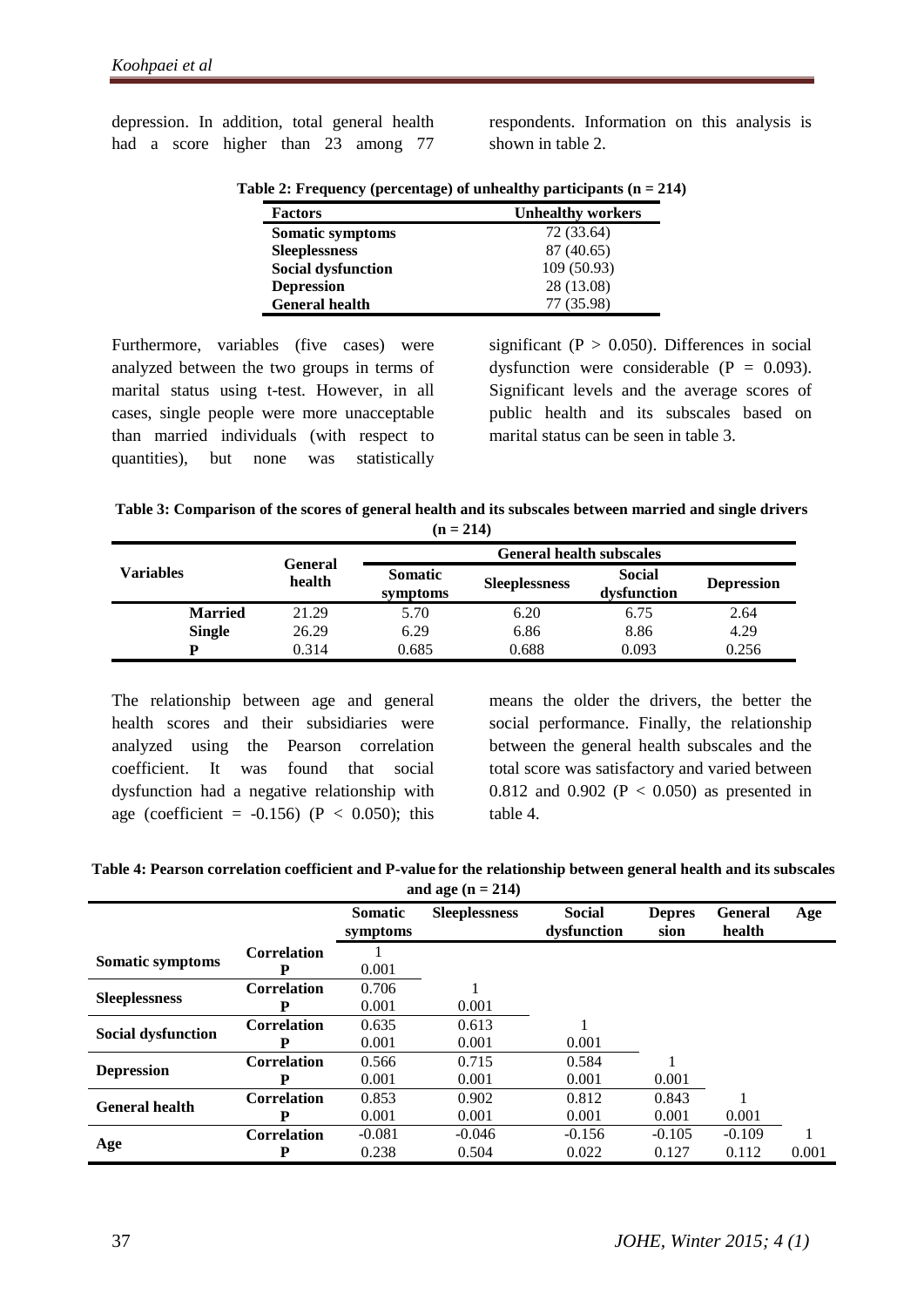### **Discussion**

Urban bus drivers' physical and mental health is an important factor which affects their occupational performance. Any physical or mental disorder can lead to devastating consequences for drivers, passengers, and travel organizations (32). Mental disorders cause damage to attention, consciousness, performance, memory, and psychomotor ability. It should be noted that all of these critical factors were for professional driving (1). Our analysis based on the cut-off point showed that the mental health status of the studied drivers in general were not in high risk conditions, but there were a number of drivers that were impairment-suspected. This situation indicated that professional urban bus driving can lead to physical and mental damages. The general health components of somatic symptoms, sleeplessness and anxiety, social dysfunction, and depression were reported to be 33.64%, 40.65%, 50.93%, and 13.08% in the studied drivers, respectively. In addition, a correlation was observed between age and general health ( $P < 0.05$ ). It should be noted that for the sake of comparison with other studies, the average age of drivers was important because older drivers were on their particular health conditions. The mean age of drivers in this study was similar to that of other studies on drivers around the world (13, 15, 28, 33-34). Components with good correlation with general health scores also showed the high reliability of the measurement tools for the assessment of mental disorders (P < 0.05). Studies have indicated that young drivers had more mental health problems (1) and high-risk behaviors (35) that lead to accidents and injuries (36, 37), but drivers older than 35 years had more health problems, and this affected their driving performances (34). Significant differences between married and single drivers were not similar to the findings of Jahangiri et al. (24) and Francis (1). However, general health components were more satisfactory in all married drivers. The large difference between the number of single

and married drivers in this study (7 to 207) can be due to the lack of statistically significant differences. Based on the data obtained from questionnaires, 72 professional drivers had physical symptoms. Musculoskeletal pain and digestive problems were common among the drivers. The same trend was observed in the scientific literature. It is clear that physical health status has a significant impact on driving tasks (6). Based on scientific researches, occupations were responsible for 37% of all backaches (38). Individuals with chronic diseases were 5.3 times more likely to be involved in accidents and individuals with cardiovascular diseases were 2 times more likely to have an accident (6).

A study in India showed that musculoskeletal problems were correlated with age, and duration and distance of driving per day (39). In other researches on Iranian drivers, it was revealed that musculoskeletal pain was a common problem (24) and greatly increased the absence of drivers (6). In addition, 78.7%, 63.8%, 59.6%, and 53.2% of Malaysian drivers had experienced pain in the waist, thigh, leg, and neck areas, respectively (11). Moreover, the results of a study showed that driving increased the blood pressure about 20 mm of mercury (40). In line with this research, 37.8% of Argentinean drivers had high blood pressure (13), and 53.3% and 49.9% of Korean drivers, respectively, had high blood pressure and metabolic syndrome (14). Research indicates that high blood pressure increases the risk of accidents about 3.82 times (41). Varmazyar et al. designed a research on health problems of bus drivers in Tehran, Iran, (25). Based on their results, 7.7, 5.5, 13.4, 13.7, and 18.9% of drivers had diabetes, heart diseases, high blood pressure, severe headaches, and other diseases such as hyperlipidemia and kidney stones, respectively. Moreover, 33% of drivers older than 50 years in Denmark left their jobs because of gastrointestinal distress (1). A study that was conducted during the years 2005 to 2012 on 88,246 drivers revealed that 8.9% of drivers have gained weight during the study (11). Furthermore, hearing loss (15)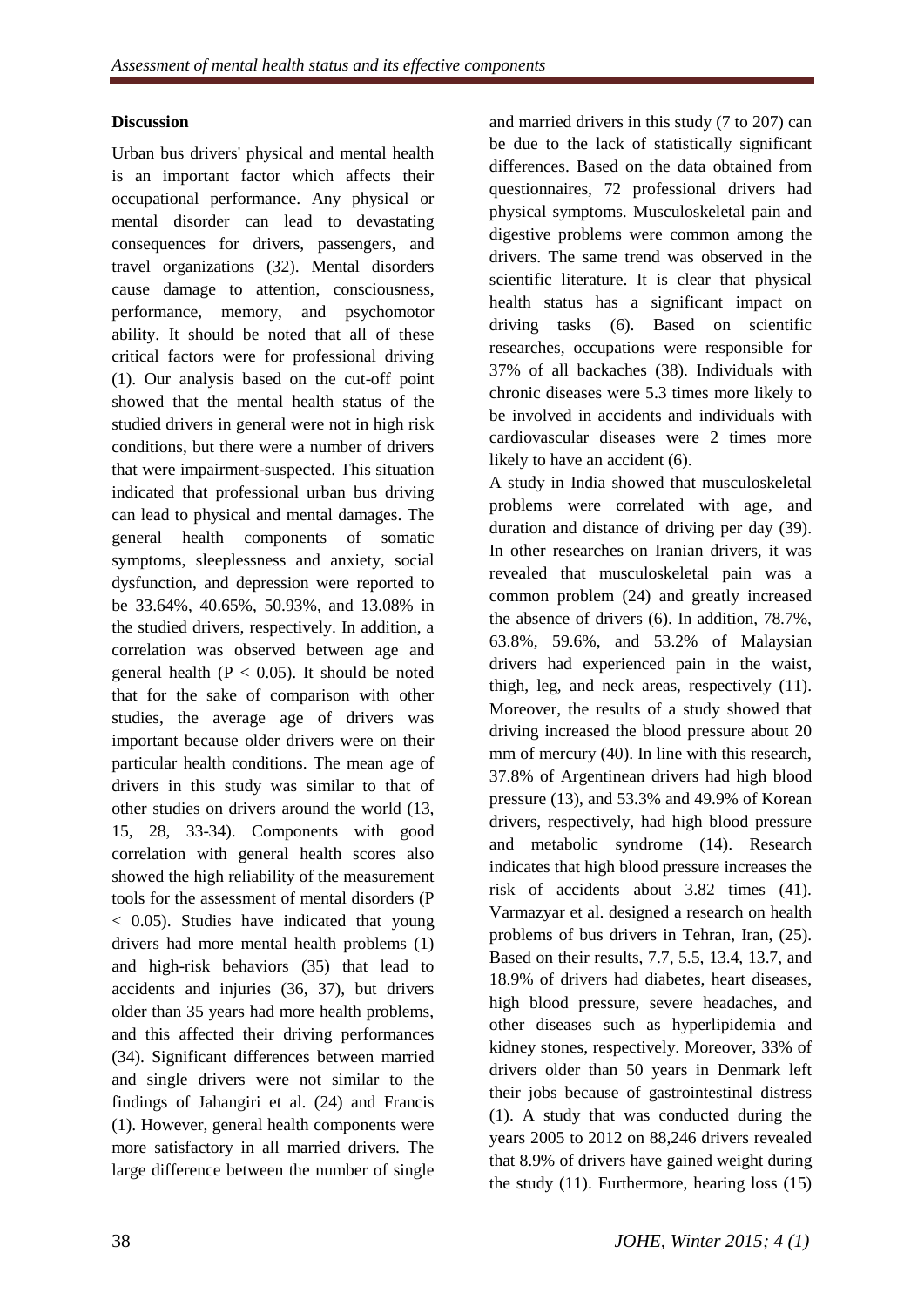and respiratory disorders (42) were common among the drivers. Based on the mentioned researches, it seems that drivers' quality of life (QOL) was lower than that of the public (21). However, as an intervention toward the improvement of lifestyles (43), avoiding longterm duration of driving (44), smoking (24), poor ergonomics (11), and stress (33, 45) were recommended for professional drivers. The information in this study showed that more than 40% of drivers had experienced symptoms of anxiety and sleeplessness. These symptoms were reported in 23.6% and 14.5% of drivers of Peru (16) and the United States (1). Since driving requires continuous analysis of acquired data from the vehicle's condition and surroundings as well as a prediction of behaviors of other drivers, anxiety would be a destructive factor leading to accidents (7). Anxiety in drivers was a result of stress (6) and its root causes were very diverse such as unexpected occupational changes (45), U-turn when driving (46), violence (7, 9, 21, 45), environmental, technical, and interactive skills requirements (5), lack of legal and institutional support and overload of work schedules (9), high risk behavior of other drivers (35), intermediate variables such as personality, social support, and control (8), post-traumatic stress disorder (47), family problems (25), and family–work conflict (45). A study in England showed that 80 million working days were lost per year due to anxiety and depression (6). Bawa, in a study in 2013, showed that 67.1% of drivers were subject to stress and anxiety in heavy traffic (48).

Furthermore, the results of a meta-analysis on 183 studies revealed that anxiety and stress were in line with lack of job satisfaction and organizational commitment, leaving the job, and abnormal behavior (45). Moreover, anxiety is considered as a drive factor for highrisk behaviors (23). Anxiety is one of the most important factors that fatigue drivers quickly (5), and fatigue reduces their accuracy, and thus, causes accidents (49). Fatigue is usually accompanied with a combination of sleep disorders and lack of sufficient sleep. Fatigue,

particularly in familiar roads, significantly reduces drivers' attention (6). Sleep that results from fatigue is a major cause of car accidents (50, 51). In a study, 43.7% of drivers reported sleepiness while driving (13). The results of a systematic review in 2014 showed that 19% of drivers suffered from sleep disorders (19). It was revealed that the impact of sleep disorders and sleeping on driving performance were equal to alcohol intoxication (52). Regular and continuous exercise can improve anxiety, fatigue, and sleep disturbances in terms of cognitive and psycho-physiological issues (6); hence, the application of this strategy for Iranian professional drivers is recommended. In addition, our results show that more than half of the studied drivers (50.93%) suffered from social dysfunction. Pourabdian et al. (7) showed that violence was a common behavior among Iranian professional drivers. On the other hand, international researches have shown that transport workers, especially bus drivers, encountered higher risks of violence than other jobs (22). This mutual violence between drivers and passengers, greatly affects communication and social interaction. It seems that the awareness of the urban community regarding the important role of bus drivers, the development of plans to train drivers in order to promote interaction in management skills, and agreement between the drivers' demand to provide good services and time pressure (9) could improve the situation.

Depression was also measured in this study (13.08%). Although there was no comprehensive information about depression among drivers, some studies have focused on this issue. Depression has been reported among 26.9% of truck drivers in the United States (12), 33% of taxi drivers in Nigeria (1), and 15.6% of drivers in Peru (16). Depression affects the drivers' ability to focus (6) and was introduced as one of the psychological consequences of driving (8). Organization and the role of workers, lack of appropriate incentives, lack of opportunity to express complaints and suggestions, high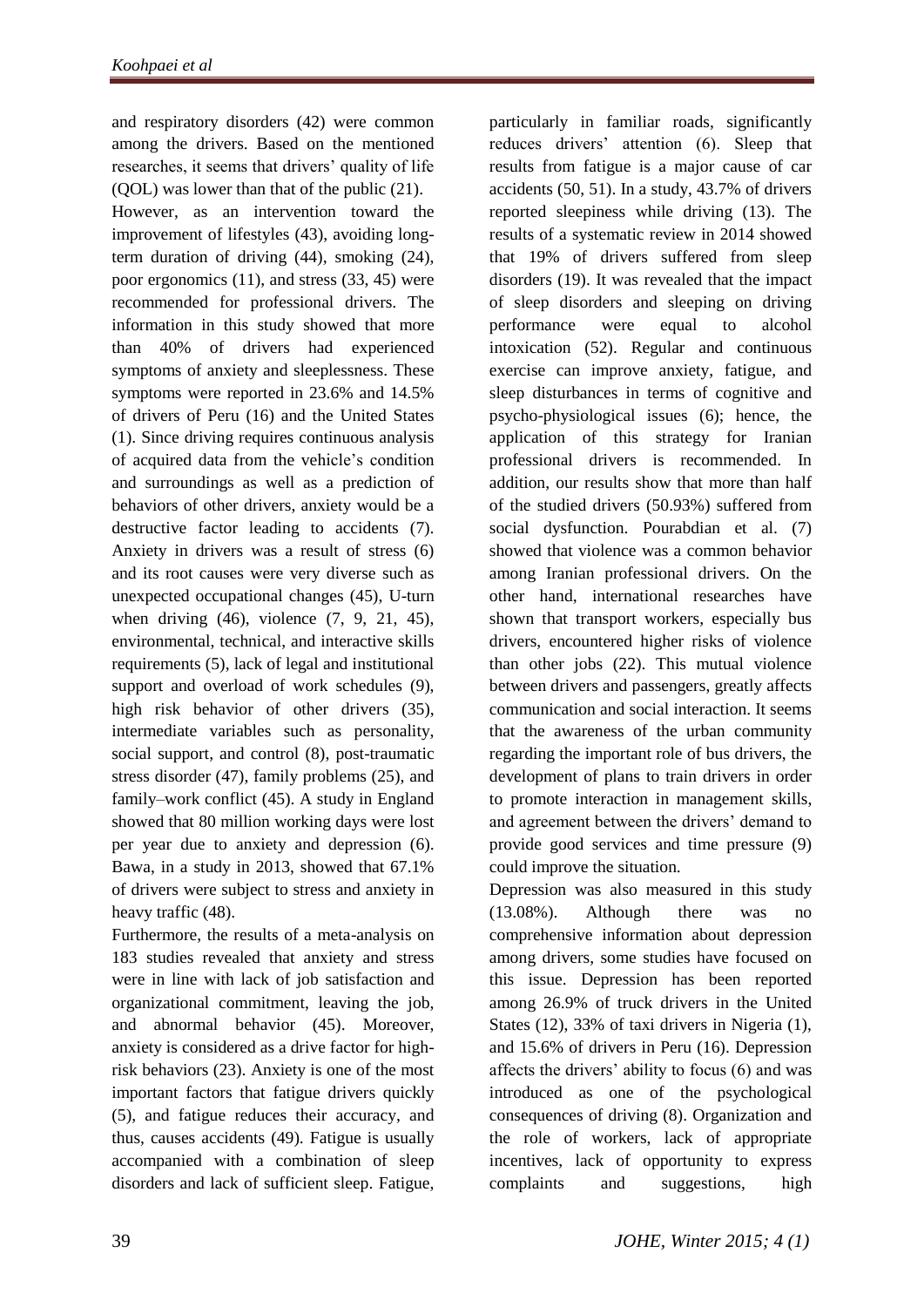responsibility and low decision-making capacity, lack of empathy between drivers and their coworkers and supervisors, and heavy traffic and violence were considered as risk factors for depression among drivers (9).

In general, it seems that a set of corrective measures such as providing a reasonable work schedule, reducing time pressure, training drivers about stress management, and implementing an appropriate health monitoring program (47) should be implemented for drivers. Moreover, provision of exercise motivation, establishment of a record-keeping and feedback system for complaints, enhancement of job and social security support, particularly in the case of medical insurance, improvement of the level of communication within the organization, and provision of opportunities for individual and organizational development, adequate wages, and balance between effort and reward (33) also seem necessary for drivers. The management of posttraumatic stress disorder (PTSD) (53), implementation of hearing protection programs (18), reduction of whole body vibration (38), the application of an appropriate rest-work system (44), and improvement of ultimate organizational safety climate should also be considered for professional drivers.

# **Conclusion**

Based on our results and because of the rapid and significant impact of drivers' health on public health and safety, attention to this issue is crucial. The results of this study showed that although the increased risk of mental disorders was not considered in the average score of general health for the studied drivers, a high number of drivers were at risk of psychological disorders. Moreover, in future scientific literature, more attention to the impact of multiple occupational, environmental, and personal risk factors on the health of professional drivers, and drivers' human factors is recommended.

### **Acknowledgments**

The authors would like to appreciate all honorable managers and the entire staff of the bus company for their gracious cooperation. The authors declare that there is no conflict of interests.

#### **Conflict of interest:** None declared.

#### **References**

- 1. Francis UC. The mental health status of taxi drivers in Lagos state, Nigeria. International Journal of Humanities Social Sciences and Education 2015; 2(2):142-51.
- 2. Gururaj G. Road traffic deaths, injuries and disabilities in India: current scenario. Natl Med J India 2008; 21(1):14-20.
- 3. Swiss. World Health Organization. Department of Violence and Injury Prevention. Road traffic injuries Report. World Health Organization; 2013. Available from: http://www.who.int/violence\_injury\_preventio n/road\_traffic/en/
- 4. Thiese MS, Moffitt G, Hanowski RJ, Kales SN, Porter RJ, Hegmann KT. Commercial driver medical examinations: Prevalence of obesity, comorbidities, and certification outcomes. [J Occup Environ Med](http://www.ncbi.nlm.nih.gov/pubmed/25710607) 2015; 57(6):659-65.
- 5. Sang Y, Li J. Research on Beijing bus driver psychology fatigue evaluation. Procedia Eng 2012; 43:443-8.
- 6. Taylor AH, Dorn L. Stress, fatigue, health and risk of road traffic accidents among professional drivers: the contribution of physical inactivity. Annu Rev Public Health 2006; 27:371-91.
- 7. Pourabdian S, Azmoon H, Mirlohi AH, Hassnzadeh A. Effect of state anxiety on driver behavior with regard to self-reported in Iranian drivers. Int J Environ Health Eng 2014; 3(1):8- 12.
- 8. Tse JLM, Flin R, Mearns K. Bus driver wellbeing review: 50 years of research. Transp Res Part F Traffic Psychol Behav 2006; 9:89-114.
- 9. Hlotova Y, Cats O, Meijer S. Measuring bus driver's occupational stress under changing working conditions. Transp Res Rec 2014; 2415:13-20. doi:10.3141/2415-02.
- 10. Park J, Kim J, Lin DY, Waller ST. Job satisfaction and service quality of bus drivers in Korea. Asian Transport Studies 2011; 1(3):250-61.
- 11. Aini NA, Huda BZ. Prevalence of musculoskeletal symptoms and its associated risk factors among bus drivers in a university in Malaysia. International Journal of Public Health and Clinical Sciences 2015; 2(1):34-45.
- 12. Shattell M, Apostolopoulos Y, Collins C, Sönmez S, Fehrenbacher C. Trucking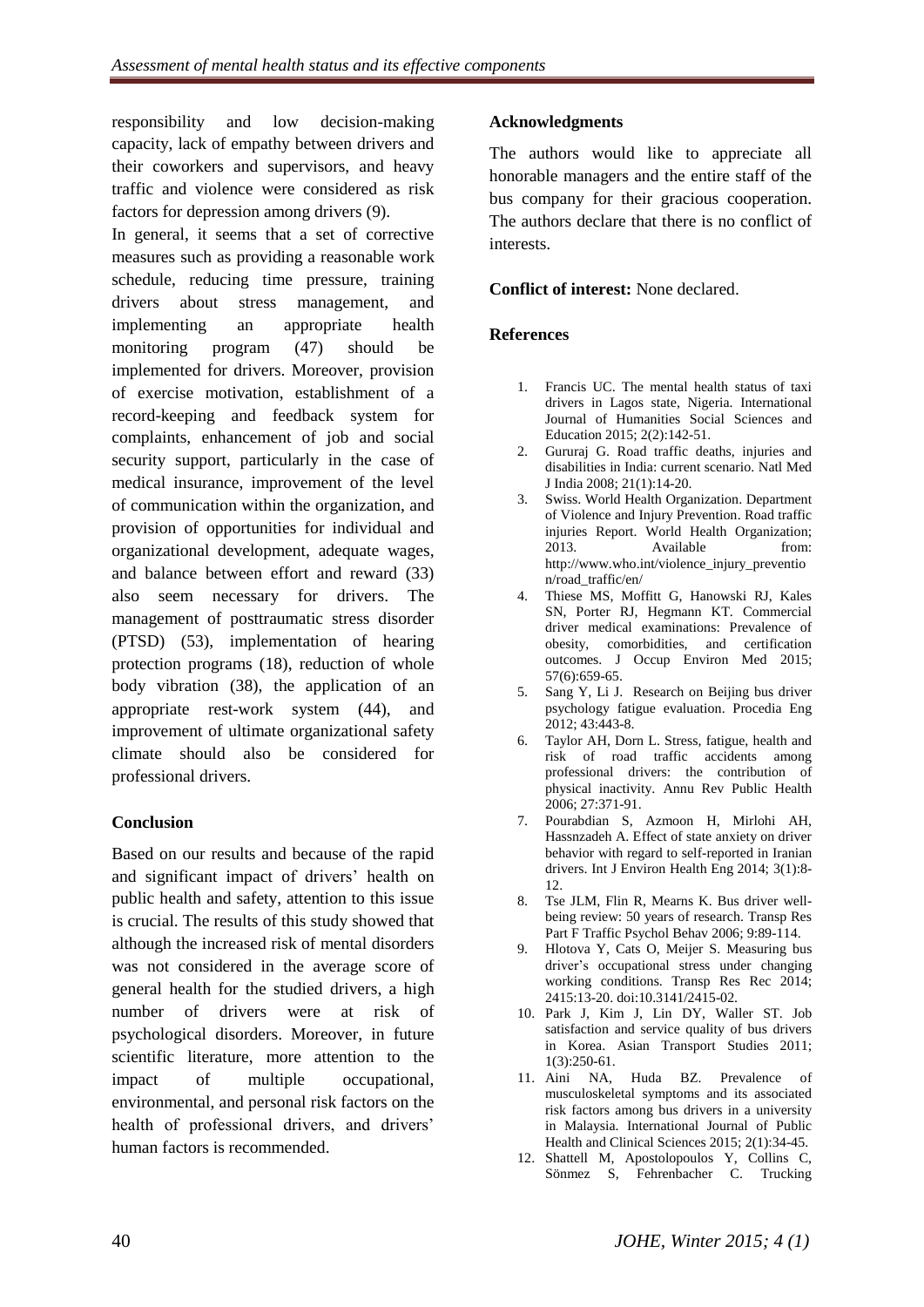organization and mental health disorders of truck drivers. Issues Ment Health Nurs 2012; 33(7):436-44.

- 13. Pérez-Chada D, Videla AJ, O'Flaherty ME, Palermo P, Meoni J, Sarchi MI, et al. Sleep habits and accident risk among truck drivers: A cross-sectional study in Argentina. Sleep 2005; 28(9):1103-8.
- 14. Shin SY, Lee CG, Song HS, Kim SH, Lee HS, Jung MS, et al. Cardiovascular disease risk of bus drivers in a city of Korea. Ann Occup Environ Med 2013; 25(1):34. doi:10.1186/2052-4374-25-34.
- 15. Hirata RP, Sampaio LM, [Leitão Filho FS,](http://www.ncbi.nlm.nih.gov/pubmed/?term=Leit%C3%A3o%20Filho%20FS%5BAuthor%5D&cauthor=true&cauthor_uid=22701350)  Braghiroli A, Balbi B, Romano S, et al. General characteristics and risk factors of cardiovascular disease among interstate bus drivers. ScientificWorldJournal 2012; 2012:216702. doi:10.1100/2012/216702.
- 16. Ruiz-Grosso P, Ramos M, Samalvides F, Vega-Dienstmaier J, [Kruger H.](http://www.ncbi.nlm.nih.gov/pubmed/?term=Kruger%20H%5BAuthor%5D&cauthor=true&cauthor_uid=24979057) Common mental disorders in public transportation drivers in Lima, Peru. PloS One 2014; 9(6):e101066

doi:10.1371/journal.pone.0101066.

- 17. Kunwar LB, Kunwar BB, Thapa P, Kaphle HP, Lekhak PC. Health problems in heavy vehicles drivers in far western Nepal. International Journal of Basic and Applied Medical Sciences 2014; 4(2):12-6.
- 18. Golmohammadi R, Damyar N, Mohammadfam I, Fardmal J. Evaluation of the relation between noise exposure and occupational stress with unsafe acts and accidents in city bus drivers. Iran Occupational Health Journal 2014; 11(1):70-8.
- 19. Abu Dabrh AM, Firwana B, Cowl CT, Steinkraus LW, Prokop LJ, Murad MH. Health assessment of commercial drivers: a metanarrative systematic review. BMJ Open 2014; 4:e003434. doi:10.1136/bmjopen-2013- 003434.
- 20. Xiong W, Xiong G, Yu W. Influence of sports prescription on taxi drivers' mental health in China. [Journal of Beijing Sport University](http://www.oriprobe.com/journals/bjtydxxb.html) 2009; 10:66-8.
- 21. Wong CKH, Cheung Fung CS, Siu SC, Wong KW, Lee KF, Lo YYC, et al. The impact of work nature, lifestyle, and obesity on healthrelated quality of life in Chinese professional drivers. J Occup Environ Med 2012; 54(8):989-94.
- 22. Lincoln R, Gregory A. Moving violations: a study of incivility and violence against urban bus drivers in Australia. Int J Educ Soc Sci 2015; 2(1):118-27.
- 23. Eysenck MW, Byrne A. Anxiety and susceptibility to distraction. Pers Individ Dif 1992; 13(7):793-8.
- 24. Jahangiri M, Karimi A, Slamizad S, Olyaei M, Moosavi S, Amiri F. 0BOccupational risk factors in Iranian professional drivers and their impacts on traffic accidents. International Journal of Occupational Hygiene 2013; 5(4):184-90.
- 25. Varmazyar S, Mortazavi SB, Arghami SH, Hajizadeh E. Effect of the mental and physical

disorders status of Tehran's public transportation system bus drivers on the occurrence of crashes. Journal of Safety Promotion and Injury Prevention 2013; 1(3):168-75.

- 26. Emkani M, Khanjani N. Sleep quality and its related factors in intercity bus drivers. Iranian Journal of Military Medicine 2012; 14(2):137- 41.
- 27. Varmazyar S, Mortazavi SB, Arghami SH, Hajizadeh E. Factor analysis of driver behavior questionnaire (DBQ) in public transportation Bus Company: investigation of the relationship between DBQ factors and crashes. Scientific Journal of Review 2014; 3(4):155-65.
- 28. Ofili AN, Tobin EK, Ilombu MA, Igbinosun EO, Iniomor I. Job satisfaction and psychological health of long distance drivers in Benin city. International Journal of Community Research 2013; 2(4):64-71.
- 29. Noorbala AA, Bagheri yazdi SA, Mohammadi K. The validation of general health questionnaire-28 as a psychiatric screening tool. Hakim Research Journal 2009; 11(4):47- 53.
- 30. Nastiezaie N, Vaezi M, Molazahi A, Moghadam M. The relationship between job burnout and public health of telecommunication central office personnel in Zahedan. Toloo-E-Behdasht 2009; 7(3-4):49- 56.
- 31. Taghavi SMR. Assessing the validity and reliability of General Health Questionnaire (GHQ). Psychology 2002; 20:381-98.
- 32. Gardell B, Aronsson G, Barklof K. The working environment for local public transport personnel. 1<sup>st</sup> ed. Stockholm, Sweden: The Swedish Work Environment Fund; 1982.
- 33. Chung YS, Wu HL. Stress, strain, and health outcomes of occupational drivers: An application of the effort reward imbalance model on Taiwanese public transport drivers. Transp Res Part F Traffic Psychol Behav 2013; 19:97-107.
- 34. Lakshman A, Manikath N, Rahim A, Anilakumari VP. Prevalence and risk factors of hypertension among male occupational bus drivers in north Kerala, south India: A Cross-Sectional Study. Int Sch Res Notices 2014; 2014:9. Article ID 318532, [http://dx.doi.org](http://dx.doi.org/) /10.1155/2014/318532.
- 35. Useche S, Serge A, Alonso F. Risky behaviors and stress indicators between novice and experienced drivers. American Journal of Applied Psychology 2015; 3(1):11-14.
- 36. Nik Mahdi NNR, Bachok N, Mohamed N, Shafei MN. Risk factors for near miss incident among long distance bus drivers in Malaysia. Iran J Public Health 2014; 43(3):117-24.
- 37. Priyantha Wedagama DM. The influence of young and male motorists' accident: factors on motorcycle injuries in Bali. Introduction Assocation of Trafic and [Safety Science](http://www.google.com/url?sa=t&rct=j&q=&esrc=s&frm=1&source=web&cd=3&cad=rja&uact=8&ved=0ahUKEwiI74zxwIPNAhUQOlIKHW8bCTUQFggsMAI&url=http%3A%2F%2Fwww.journals.elsevier.com%2Fsafety-science&usg=AFQjCNHYeTcrwvlwKBrhpJAFs4Yy6bLeog&sig2=IeM_-PAZQWNZh0Q9Kox5nA) Research 2009; 33(2):64-75.
- 38. Thamsuwan O, Blood RP, Ching RP, Boyle L, Johnson PW. Whole body vibration exposures in bus drivers: a comparison between a high-